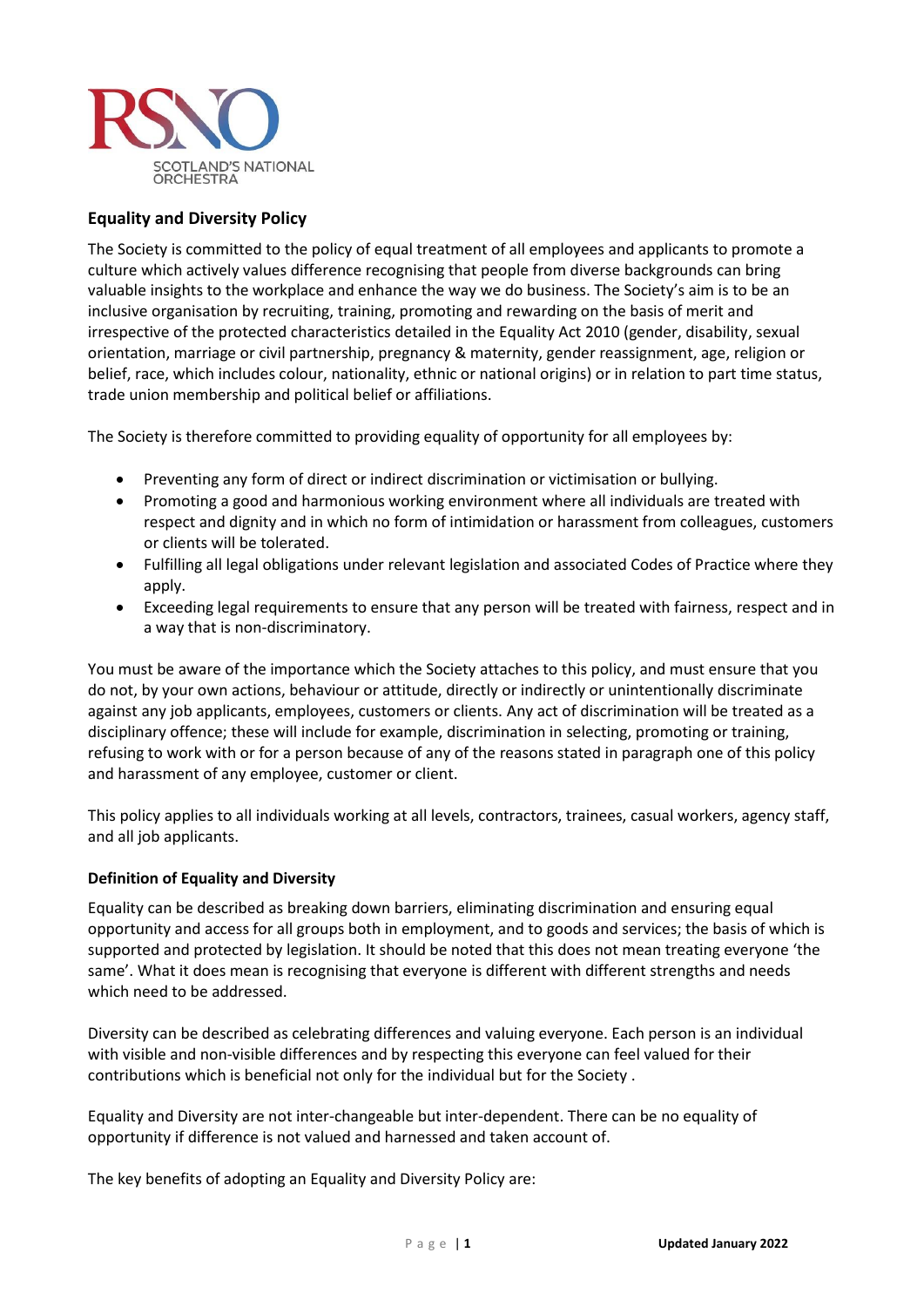- To promote fairness in access to employment opportunities
- To attract employees and to retain existing employees
- To gain a diversity of talent and experience
- To ensure that every employee has the opportunity to develop their potential
- To provide fair and equitable services to customers and stakeholders
- To ensure legal compliance, particularly with regard to the Society 's responsibilities under health and safety and to the common law duty of care.

# **Commitment**

Equality and Diversity are at the heart of how we do business. We recognise the importance that we make full use of people's talents and skills by creating an open and inclusive workplace culture where people from all backgrounds can work together with dignity and respect. We also recognise the importance to individuals to feel that they are being encouraged and developed to their full potential.

Steps we will take to ensure that we are fulfilling our responsibilities and promoting good practice include:

- Complying with legal obligations in a transparent manner
- Assessing the impact of policies and practices to identify remove or mitigate any disadvantage to underrepresented groups
- Taking measures to eliminate discrimination
- Take positive action to redress any imbalances identified by the monitoring carried out
- Fostering good relations between people who share a protected characteristic and those who do not
- Promoting awareness and understanding of equality and diversity matters among employees through policies, training and guidance
- Ensuring that the Society's property is, as far as possible, welcoming and accessible to all
- Making sure that reasonable adjustments are made, as appropriate, to enable people with disabilities to overcome barriers in the work environment
- Ensuring that employees are provided with appropriate tools so that they feel confident to discuss equality and diversity issues and raise any concerns they may have

### **Responsibilities**

Each employee has a responsibility to ensure that the ethos of this policy is put into practice in all areas of work and in any dealings with people external to the Society.

### **The Chief Executive Officer and the Senior Management Team are responsible for:**

- Providing leadership on the Equality, Diversity and Inclusivity strategy and policy, acting as overall champions to ensure that that policy is implemented effectively and communicating the strategy and policy both internally and externally.
- Ensuring that training on this Policy is included as a core requirement at all levels within the Society
- Closely monitoring all aspects of equality, diversity and inclusivity and taking action where any anomalies are identified to redress the imbalances found.

### **Managers at all level are responsible for:**

- Demonstrating and role-modelling acceptable standards
- Supporting their employees in meeting the aims of this policy
- Ensuring that all employees participate in the training provided
- Taking practical steps to implement and support this policy.
- Ensuring that any complaints or grievances are dealt with fairly, in accordance with the Disciplinary Policy and Grievance Policy.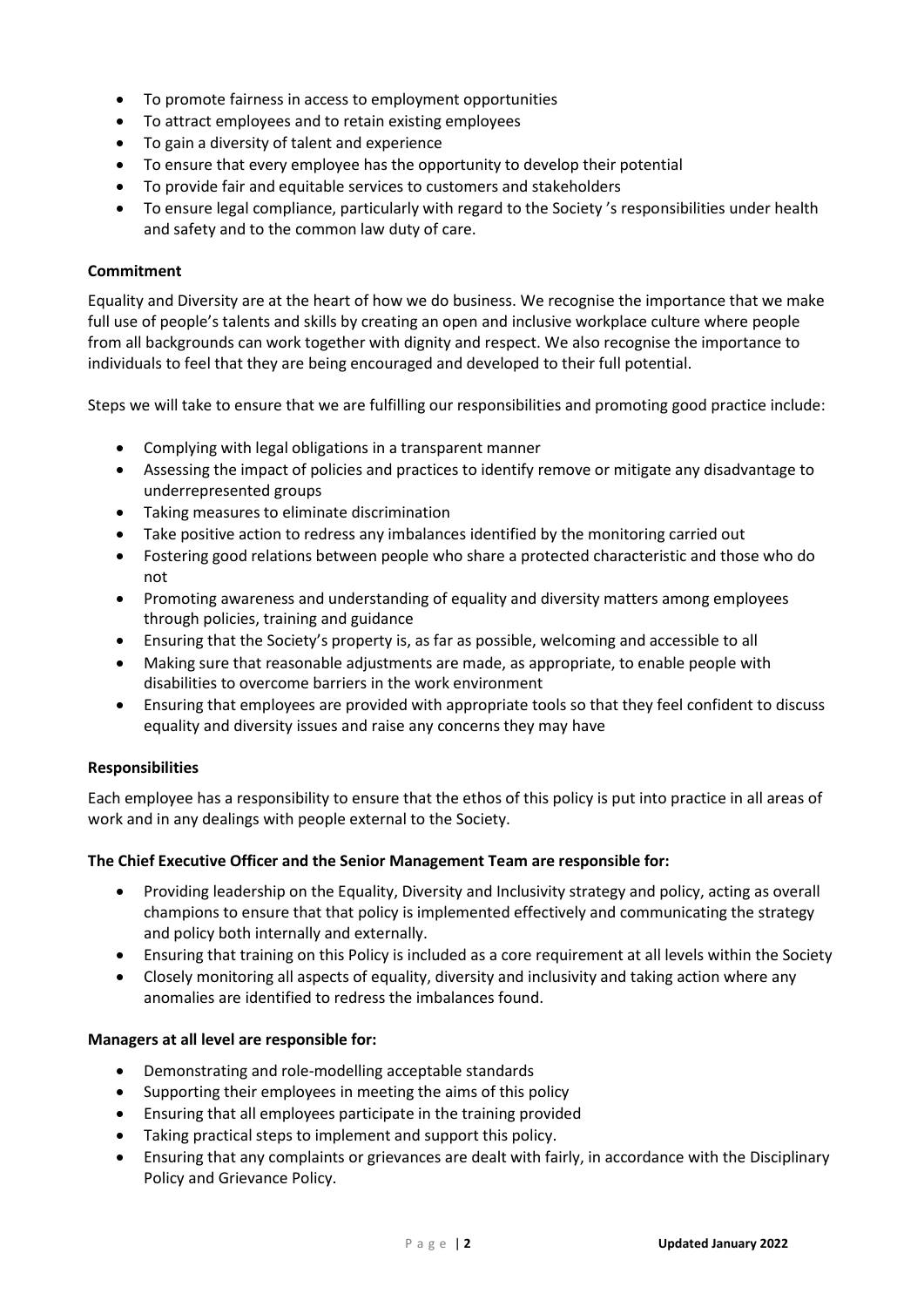- Implementing the policy as part of their day-to day management of staff and in applying employment policies and practices in a fair and equitable way;
- Ensuring equality and diversity issues are addressed in performance;
- Effectively managing and dealing promptly when investigating issues relating to potential discrimination, including those matters concerning employees, members of the general public or other stakeholders; and
- Ensuring all policy or service decisions that will change provisions, practices or policies and affect the workforce are Equality Impact Assessed.

# **The Employees' Responsibilities**

All employees have a responsibility to guard against any form of discrimination and avoid any action which goes against the spirit of this policy. Employees at all levels must ensure that there is no discrimination in any of their decisions or behaviour. This includes the provision that all employees must:

- Implement the policy in their day-to-day work and their dealings with colleagues, customers and visitors;
- Ensure their behaviour is appropriate to the policy and that they treat people with respect and dignity;
- Not discriminate against other employees, volunteers or students; and
- Notify their line manager of any concerns with regard to the conduct of other employees, volunteers or students, the public or third parties.

### **Definitions of types of Discrimination**

### **Direct Discrimination**

Unlawful direct discrimination occurs when a person is treated less favourably than another because of one or more of the protected characteristics. These protected characteristics include gender, disability, sexual orientation, marriage or civil partnership, pregnancy & maternity, gender reassignment, age, religion or belief, race, which includes colour, nationality, ethnic or national origins) or in relation to part time status, trade union membership and political belief or affiliations. Direct discrimination, for example, can occur where a woman is refused a job, training or promotion because she is pregnant.

### **Indirect Discrimination**

Unlawful indirect discrimination is when a provision, criterion or practice is applied to all people but which, in practice, is such that fewer people in certain groups are able to comply and it cannot be shown to be a proportionate means of achieving a legitimate aim. Some practices may look fair but have an unintended discriminatory effect. For example, if the Society made a GCSE English qualification a requirement as selection criteria. This would have a disproportionate adverse impact on people educated overseas and may not be justified if all that is required for the job is to demonstrate a level of literacy or the ability to communicate with others. The necessary level of literacy can be tested or checked in other ways that are more relevant to the job.

### **Victimisation**

If any employee is victimised (treated unfairly) because they have supported another person who has a protected characteristic, that employee will have the same protection as if he or she had that protected characteristic.

For example, one person gives a statement confirming that they witnessed the other employee being harassed due to his or her race. The witness is then victimised, and pressure is brought in an attempt to get him or her to withdraw the statement. The witness will then be protected in the same way as the original employee who was being harassed.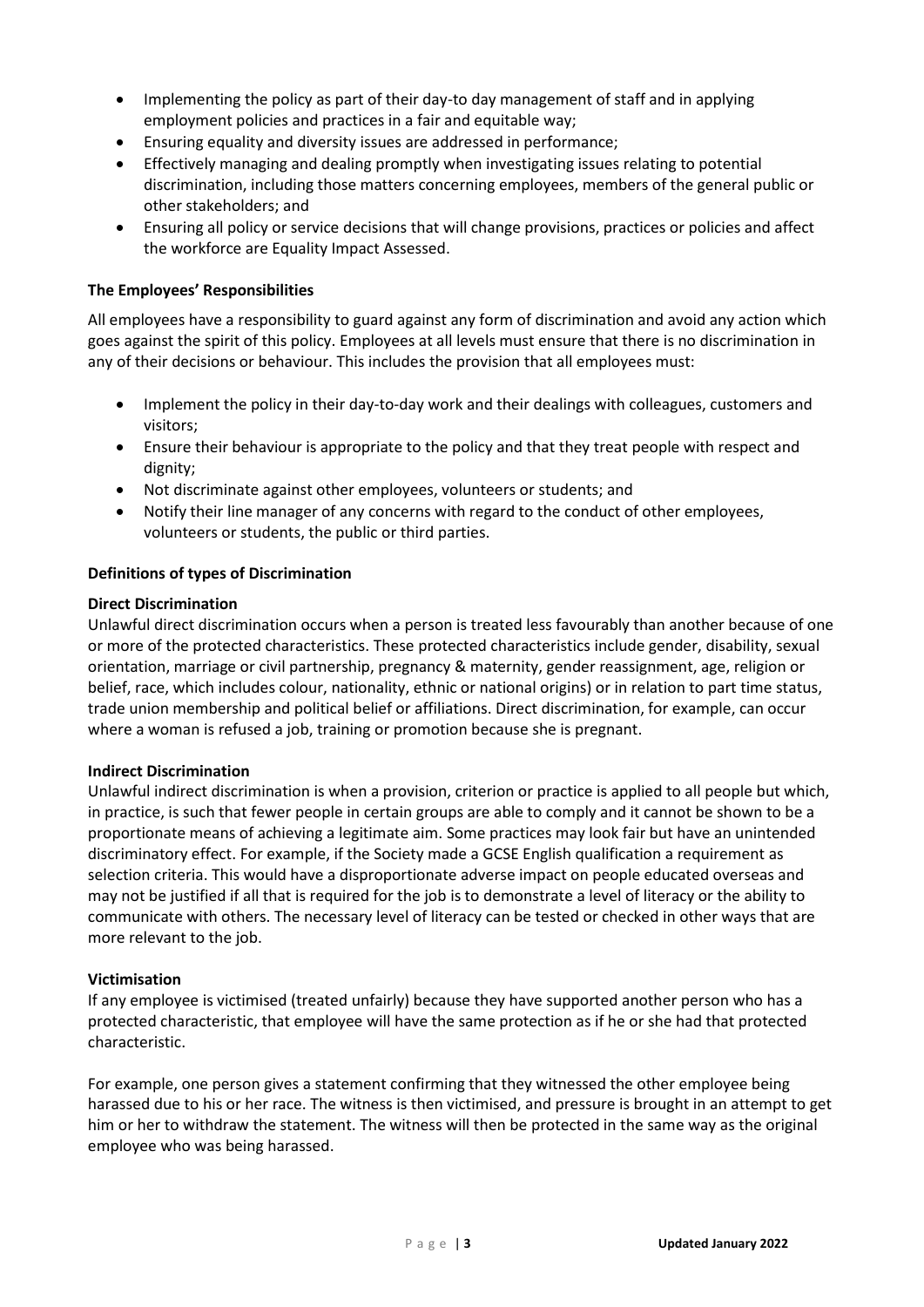### **Associative Discrimination**

This is where a person is discriminated against because they have an association with someone who has a particular protected characteristic. For example, a non-disabled person is discriminated against because of the action they need to take care of disabled dependent.

### **Discrimination by Perception**

Discrimination against a person because the discriminator thinks the person possesses that characteristic. For example, a person is not shortlisted for a job on the basis that the recruiter assumes the applicant does not have the correct VISA to work in the UK as they have a foreign looking name on their application form

### **Harassment**

Harassment is defined as unwanted conduct which can be physical, verbal or non-verbal that either violates a person's dignity, or creates an intimidating, hostile, degrading, humiliating or offensive environment for that person. The Society will not tolerate harassment on the grounds detailed in the Equality Act 2010 (gender, gender reassignment, race, which includes colour, nationality, ethnic or national origins, disability, sexual orientation, age, religion or belief. It may be persistent or an isolated incident. It can take many forms, from relatively mild banter to actual physical violence.

You may not always realise that your behaviour constitutes bullying or harassment but you must recognise that what is acceptable to one person may not be acceptable to another.

The Society has a separate Harassment, Bullying and Stalking Policy.

# **Time off for Religious Observance**

The Society will consider any request made for time off to observe particular religious commitments with sensitivity and sympathetically. For example, if you need to be home by a certain time on Friday or Saturday to observe the requirements of your faith, the Society will review the duties of you to see if it is feasible to accommodate this request. Where possible, such requests will be agreed and time may be taken as unpaid time off or made up at a different time which suits the Society.

If the work simply cannot be done at another time, then the Society will be unable to agree to the request as it would mean that the organisation's operation would suffer. The same type of consideration will be given to practising Christians who may not wish to work on Sunday or to refrain from working at Christmas or Easter.

Consideration will also be given to the locations and the timings of meetings and functions. The Society will treat employees' beliefs and religion with sensitivity. For example, locations for business meetings will be checked regarding alcohol if one of the people required to attend the meeting follows a doctrine which prevents him or her from attending meetings at such a place. The timing of routine meetings will, as far as possible, not be arranged when employees who follow a particular religion would be unable to attend due to that religion.

Some religions require their followers to pray at specific times during the day. The Society will allow time off for quiet prayer which can be taken at times convenient to the business and in a convenient place. This time will be unpaid unless it can be made up at a time which is convenient to the Society.

If you request time off for religious practices, such requests will be treated with sensitivity, and your duties and the impact on the business considered carefully.

If you wish to make a request under this section of the policy, you should talk to your line Manager who will discuss your requirements to see if these can be accommodated.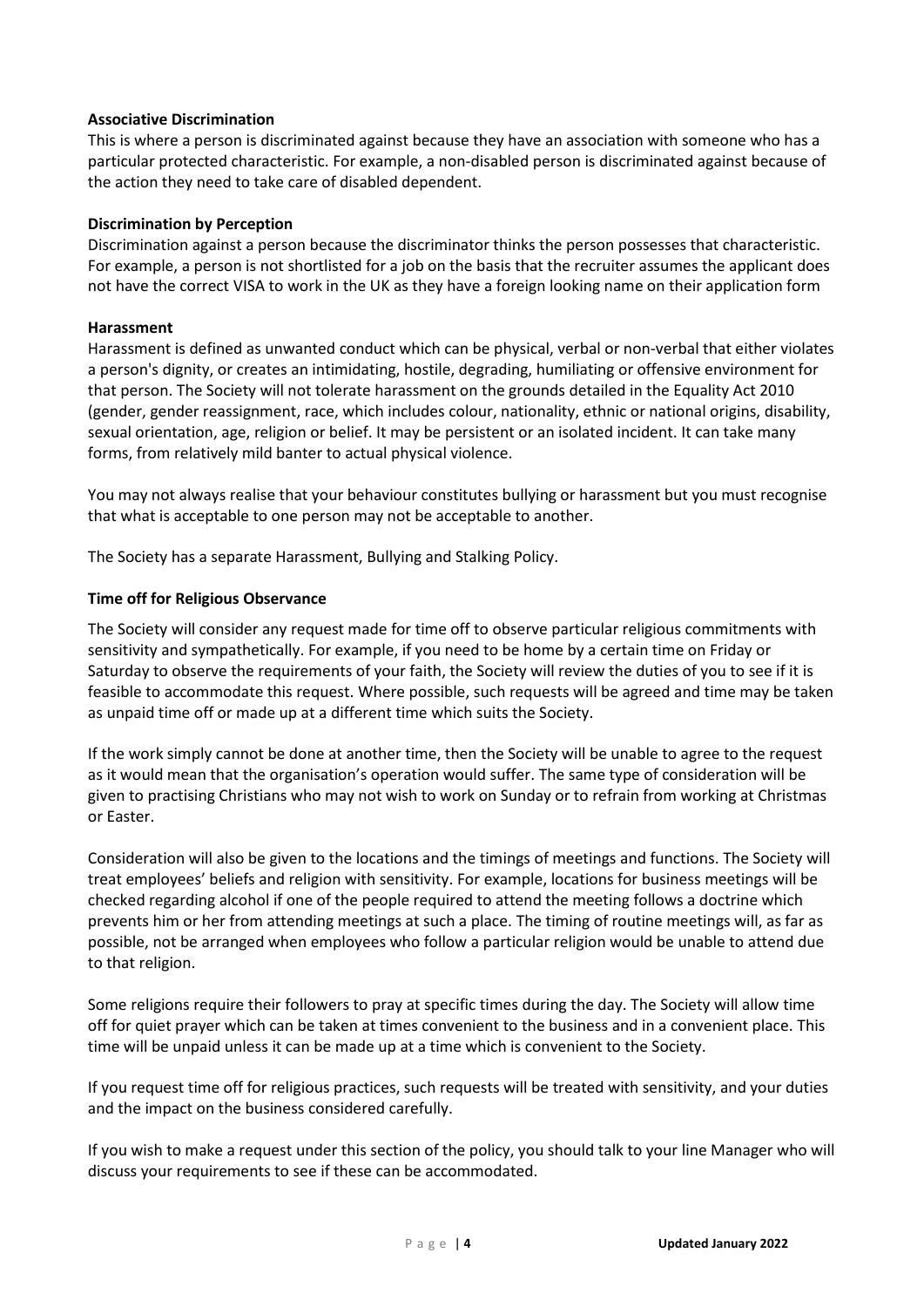# **Using Holidays**

Sensitive consideration will be given to requests to take holiday (or unpaid leave or flexitime) to observe religious holidays. Wherever possible, the Society will agree to these requests. However, if the Society has a legitimate business reason for refusing any request then this will be the outcome as the Society is permitted to make these decisions based on the need to operate the business effectively. If requests are made with as much notice as possible being given it may be more likely that these can be accommodated and planned for in the business work schedule.

# **Religious and Cultural Dress**

You may wear appropriate religious and cultural dress (for example, clerical collars, head scarves, skullcaps, turbans, burqa, hijab) unless it creates a health and safety risk to them or any other person, or otherwise breaches this policy.

For operational and health and safety reasons, employees of the Society may have to be flexible in some circumstances. However, the Society's policy is to ensure that any such restrictions regarding clothing to be worn in an operational environment are genuine requirements on grounds of operational effectiveness or health and safety.

Where necessary management can give further information and guidance on cultural and religious dress in the workplace.

# **Procedure for Dealing with a Complaint of Unlawful Discrimination**

Complaints about, or reports of, discriminatory behaviour or harassment should be made through the Society Grievance Procedure.

Complaints should be raised as soon as possible so that the matter can be dealt with quickly. The matter should be raised first with the complainant's line manager. If this would cause embarrassment or if the complainant feels it inappropriate, for example if the line manager is the subject of the complaint, then the matter should be raised with another, possibly more senior manager.

If you experience any discriminatory behaviour from a third party such as customers or clients, you should raise the matter immediately with your line manager or any other Manager present at the place of work. The matter will be treated seriously and the Manager will carry out a full investigation.

### **Accusation of Unlawful Discrimination**

Any accusations of unlawful discrimination will be investigated fully by the Society. As part of the investigation, you will be given every opportunity to answer the allegation and provide an explanation of your actions.

Once the investigation is complete, if the Society finds that no unlawful discrimination occurred, no further action will be taken.

However, if the Society decides that your actions amount to unlawful discrimination, you may be subject to disciplinary action up to and including summary dismissal for gross misconduct.

If, after the investigation is complete, it is found that the claim is false or malicious, disciplinary action may be taken against the employee who raised the complaint.

Equal opportunities practice is constantly developing as social attitudes and legislation changes. The Society will keep its policies under review and will implement changes where theses could improve equality of opportunity.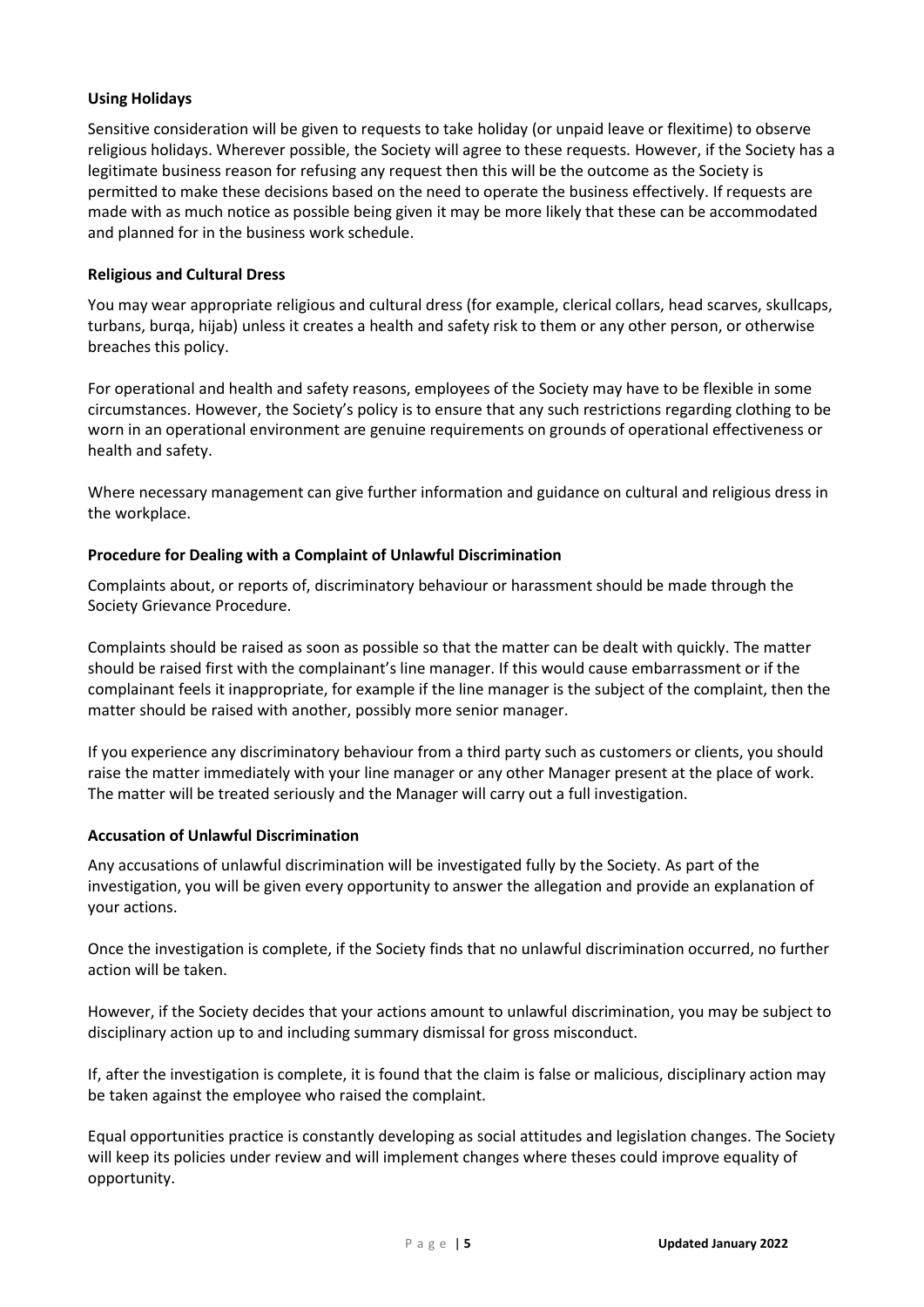### **Recruitment and Selection**

This is a key area where anti-discriminatory practice can make a difference. It is important that the Society recruits the best person for each vacancy that arises.

All advertisements, job descriptions and the short listing and interview procedures should take cognisance of the Society's Equality and Diversity Policy. Please note that special consideration should be applied when drawing up the section relating to knowledge, skills and experience. The key points are to be objective, be clear about the role and avoid unfair assumptions (E.g. that women will have childcare issues).

# **Learning and Development**

The Society believe that all employees should be given the opportunity to undertake learning and development as part of the Society's commitment to continuous professional development.

Specific ways to encourage diversity through training and development include:

- Providing appropriate training for all employees involved in the recruitment and selection process and to those who may provide feedback to candidates
- Offering Diversity training as part of the induction process and updating all employees on any changes to practices or legal framework affecting this policy
- Having regular refresher training on diversity so that it is maintained as a crucial part of how the Society operates
- Encouraging awareness of all sections within the Society through initiatives including secondments, mentoring, attending presentations, occasional hot-desking, and development days
- Allowing all employees, the opportunity to fulfil their potential through ongoing development in accordance with the Performance Management Policy.

### **Disability Discrimination**

The Disability Discrimination Act was passed in 1995 and is included in the Equality Act 2010. As well as dealing with issue that may occur in employment it also places an obligation on service providers to ensure that disabled people are able to use their services. This also means that reasonable adjustments have to be made to buildings so those physical barriers do not prevent disabled people from accessing services.

The installation and use of induction loops, text phones, appropriate use of colour contrast, low level reception desks, and having information available in large print, tape or Braille can help to meet these requirements.

The Equality Act compels the Society to think how it offers its services in ways that allows disabled people to have access as well as considering what needs to be done to facilitate the employment of disabled people.

The Society is committed to make every effort that should any employee become disabled they will stay in employment. Should a candidate with a disability apply for any vacancy within the Society, they will be considered on their abilities not their disability.

Where any employee has a condition that is regarded as a disability, the Society will as flexible as possible discussing any reasonable adjustments with the employee so that the workplace is comfortable and accommodates their requirements.

This will also include any adjustments to the dress code followed by the Society.

If any employee would like to discuss any adjustments, they should talk to their line manager in the first instance.